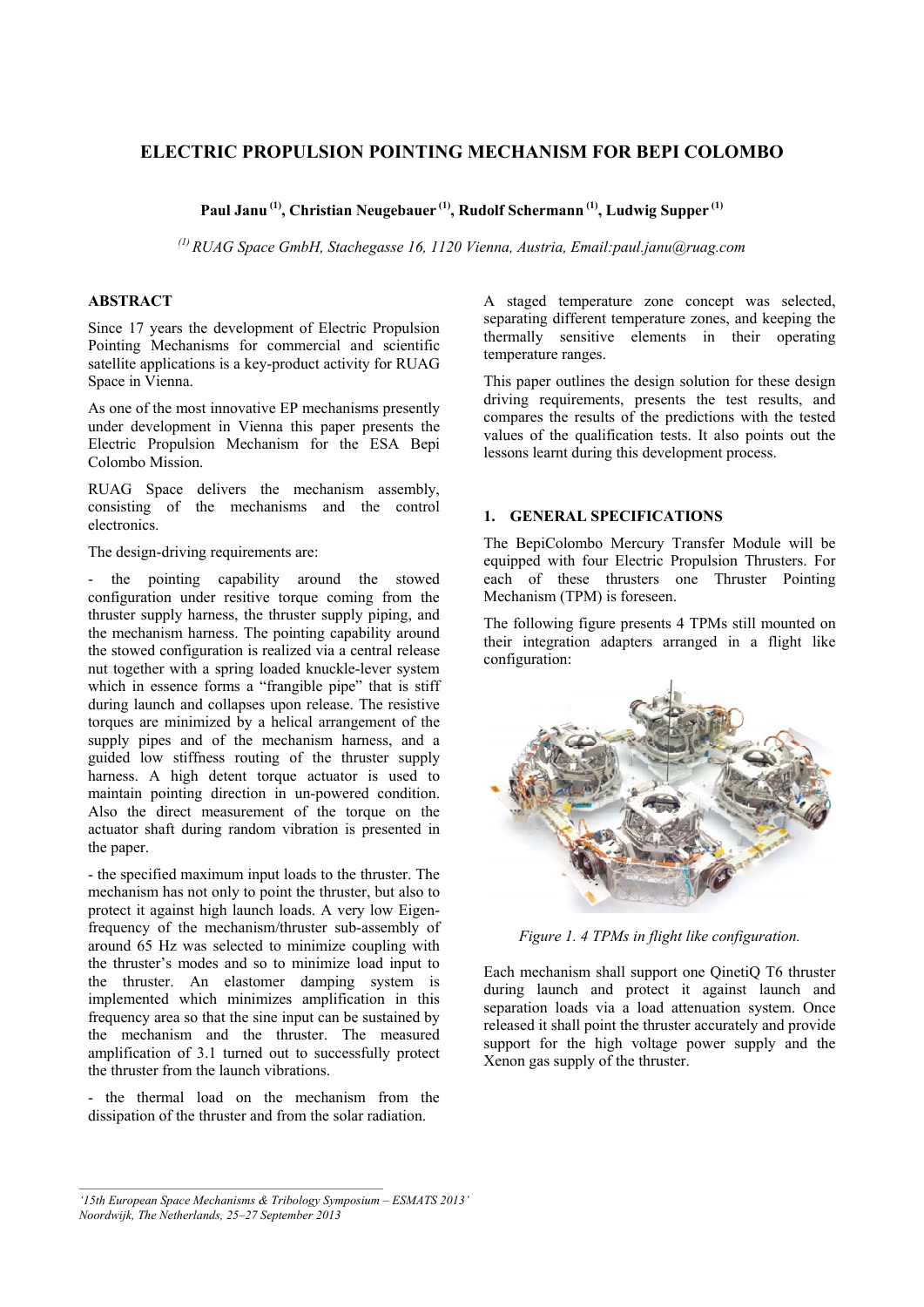Main parameters of the mechanism:

| Pointing Range - Axis 1 | $-16.5^{\circ}$ / +8 $^{\circ}$     |
|-------------------------|-------------------------------------|
| Pointing Range - Axis 2 | $+16.5^{\circ}$ / -8°               |
| Pointing accuracy       | better than 0.2°                    |
| Resistive torque        | 5.6 Nm                              |
|                         | (thruster harness and piping)       |
| <b>Supported Mass</b>   | $10 \text{ kg}$                     |
|                         | (Thruster, Harness,                 |
|                         | Sun-shield)                         |
| Thruster CoG Height     | 130 mm                              |
| Mechanism Mass          | $11.0 \text{ kg}$ (w/o Sun-shield)  |
| <b>Main Dimensions</b>  | $660 \times 660 \times 223$ mm      |
| (LxWxH):                |                                     |
| <b>Stiffness</b>        | 65 Hz (stowed                       |
|                         | configuration, lateral)             |
|                         | 7 Hz (deployed                      |
|                         | configuration)                      |
| Temperature             | $-40^{\circ}$ C to $+100^{\circ}$ C |
|                         | for TPM components                  |
| Drive Unit              | 2 Stepper motors                    |
|                         | Power supply 26V                    |
| Release of HDRM         | Non-explosive resetable             |
|                         | device (1x, central)                |
| Mechanical I/F to S/C   | 8+1 bolts M5                        |
| Life time               | 7 years storage, 6.6 years in       |
|                         | orbit                               |

The configuration of the mechanism is a cross cardan type, with its rotation axes intersecting in the thruster center line.

The design-driving requirements are:

- Minimized dynamic load and shock load introduction into the thruster, induced by launch loads, separation loads, and thruster release,
- Pointing capability in both directions around the stowed configuration. The stowed configuration is required to be between the two extremes of the pointing range, and
- Very high reliability,
- Minimized mechanism mass,
- Low micro-vibration load input into the thruster during pointing.

#### **2. POINTING DRIVE**

High resitive torque is coming from the thruster supply harness, the thruster supply piping, and the mechanism harness. The actuator must provide a motorisation of these resistive torques respecting ECSS torque margin requirements for pointing. The thrusters supply harness, the thrusters supply piping, and the mechanism harness also cause a spring torque on the pointing drive. This spring torque must be sustained by the actuator in its unpowered condition to maintain the pointing direction.

The assembly of the 4 pointing mechanisms consists of eight pointing drives, so a mass efficient solution is requested there. To attain such a mass efficient solution a high detent torque actuator having low mass was developed in the frame of this project. Also a routing design with minimum resistive torque was developed for the thruster supply harness and for the thruster supply piping.

## **2.1. High Detent Torque Actuator (GA15)**

The actuator is based on a high detent torque permanent stepper motor, supplied by CDA, Intercorp. (US). This motor was selected for the excellent torque/mass ratio, and for the "clean detent torque" feature, meaning that the motor has high detent torque positions on any full step position and on any half step position. So the motor drive electronic can command the motor to any half step or full step angle, and the actuator maintains its pointing direction once un-powered. When the actuator is powered again for the next pointing operation, it is still on the same step position as the last commanded position of the previous pointing command. This allows a reliable open loop control of the actuator despite unpowering the actuator in steady-state phases of the actuator.

The high detent torque motor drives a harmonic drive as output stage by means of an intermediate gear. This intermediate gear allows the selection of a lower torque stepper motor because the harmonic drive is not driven directly but the intermediate gear acts as a torque multiplier, which in turn allows the selection of a very low mass stepper motor. Even taking into account the additional mass of the intermediate gear, this concept saves considerable mass. The selection of the gear ratio of this intermediate gear also allows the adjustment of the stepping angle of the actuator to the mechanism's needs and allows a high resolution of 0.001°.

The housing and the shaft of the actuator are made of Titanium Alloy for mass saving reasons.

The customer required that the thrusters' pointing electronics can deliver an absolute angular position information for each actuator. The selected design concept consists of a high precision reference switch with sign indicator in coarse/fine arrangement on the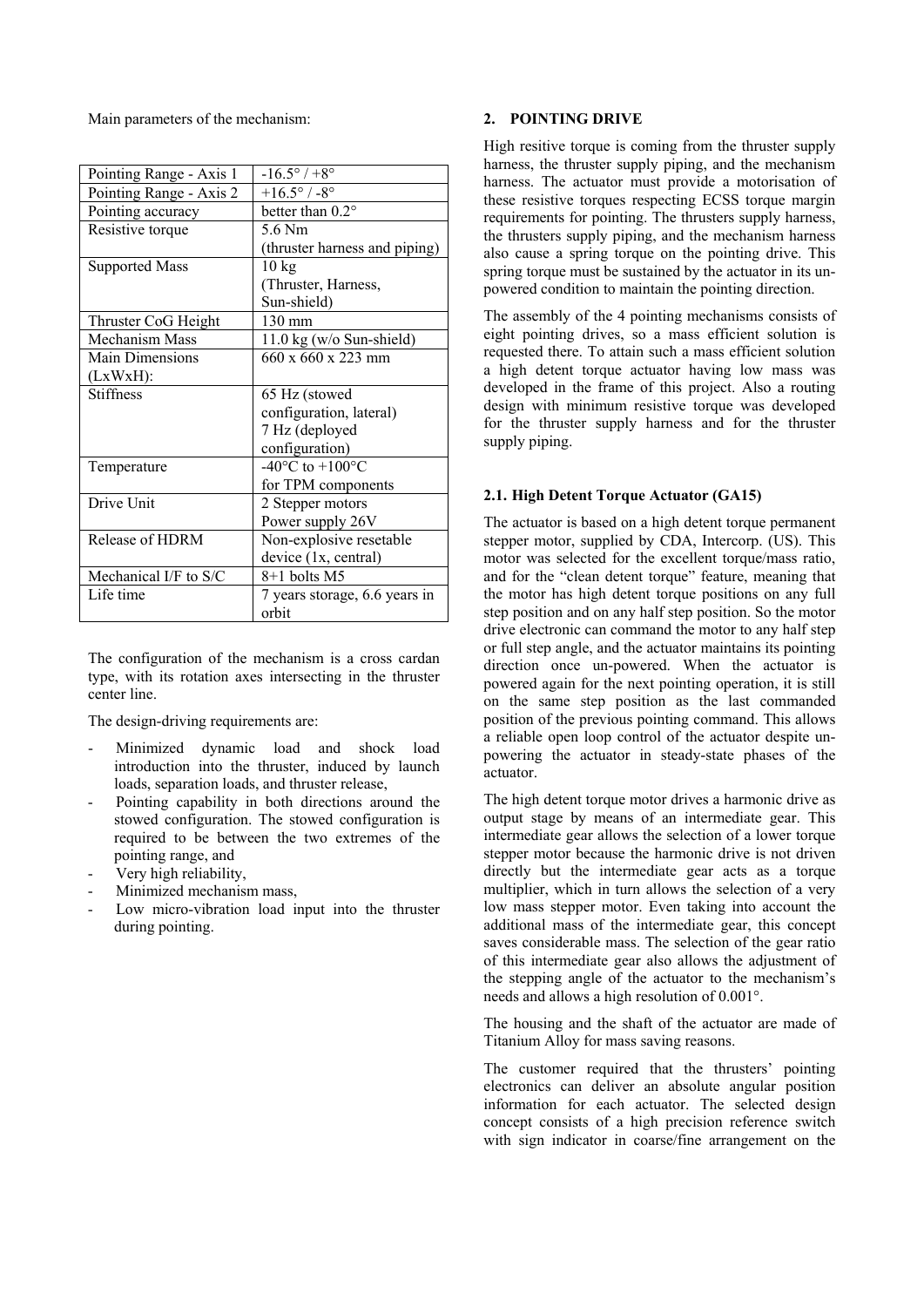actuator and a step indicator on the motor shaft. After powering the electronics, the actuator is commanded to its reference position. The drive direction to the reference position is determined from the sign output of the reference switches. Once the reference position is reached, the electronics continuously counts the steps that are indicated by the step indicator on the motor shaft. So the electronics can deliver an absolute angular position information for each actuator at any time after referencing.

The reference switches and the step indicators are an arrangement of identical hall sensors stimulated by a shaped permanent magnetic field on the rotating parts of the actuator. Each sensor has a nominal and a redundant electrical sensor element. The sensor elements are adjustable to allow fine tuning of the switch points after integration. This hall sensor arrangement is free of friction and magnetic hysteresis torque, and it has unlimited life as is not prone to wear. Compared to standard solutions, it is also more mass efficient.

The described mass saving concepts allowed an actuator mass as low as 1.2 kg for an actuator with more than 15 Nm factored output torque fully respecting the ECSS motorisation rules and applying the worst case temperature environment. The actuator's maximum output torque, which is sizing the end-stops amounts to 88 Nm.



*Figure 2. Geared Actuator.* 

All elements of the actuator, which contribute to the resistive torques, were characterised to determine their friction torque at the lower and the upper qualification temperatures, and to determine the end-of-life friction of the harmonic drive at temperature extremes a life test with continuous efficiency measurement was performed on gear level.

The high step resolution of the actuator allows operation of the pointing drive with a high step frequency of 200 Hz. Together with the low stiffness in deployed configuration this results in a micro-vibration level induced into the thrusters below the specified value for the thrusters.

# **2.2. Harness and Piping**

The thruster supply harness, the thruster supply piping, and the mechanism harness are the contributors to the resistive torque for the pointing drive.

The thrusters supply harness consists of cables, that are needed for the operation of the Qinetiq T6 ion thruster. As the center point for pointing of the mechanism is in the central axis of the mechanism, it is possible to route the cable bundle on the lateral side of the mechanism directly from the spacecraft floor up to the thruster. It is guided in place on one side by the mechanism's elements, and on the other side by the elements of the sun-shield. This concept allows a large bending radius of the cable bundle, which leads to a low resistive torque for the thrusters supply harness.

The thruster supply piping coming from the spacecraft floor, is routed across the first actuator, then along the pointing arm, and then across the second actuator to the thruster. The routing across the actuators is done in a helical manner, whereas the helix is concentrically to the actuator axis. Elements of Vespel SP-3 provide guidance of the pipes during vibration and shock loads. During pointing operation of the mechanism the pipes do not touch these snubber elements and therefore do not create friction. This routing also allows a launch configuration in an intermediate position of the travelling range of the actuator. Analysis of the resistive torque of the pipe can be done by simple handcalculation. The concept is scalable to larger pointing angles by increasing the number of turns of the helix. A patent is filed for this pipe routing.

The mechanism harness is also routed across the first actuator, the pointing arm and then the second actuator. To minimize the resistive torque, a free harness loop was added to surpass the first actuator with low resistive torque. As most of these cables terminate before passing the second actuator the few remaining cables were routed directly across the second actuator to the mobile plate.

The resistive torques of all these contributors were measured at the lower and the upper qualification temperatures to verify the motorisation margin of the actuator. A dedicated breadboard model was designed for these measurements. The geometry, the pipe and cable material, and the interfacing materials of the routing were representative of the final mechanism design. The pointing axes were equipped with torque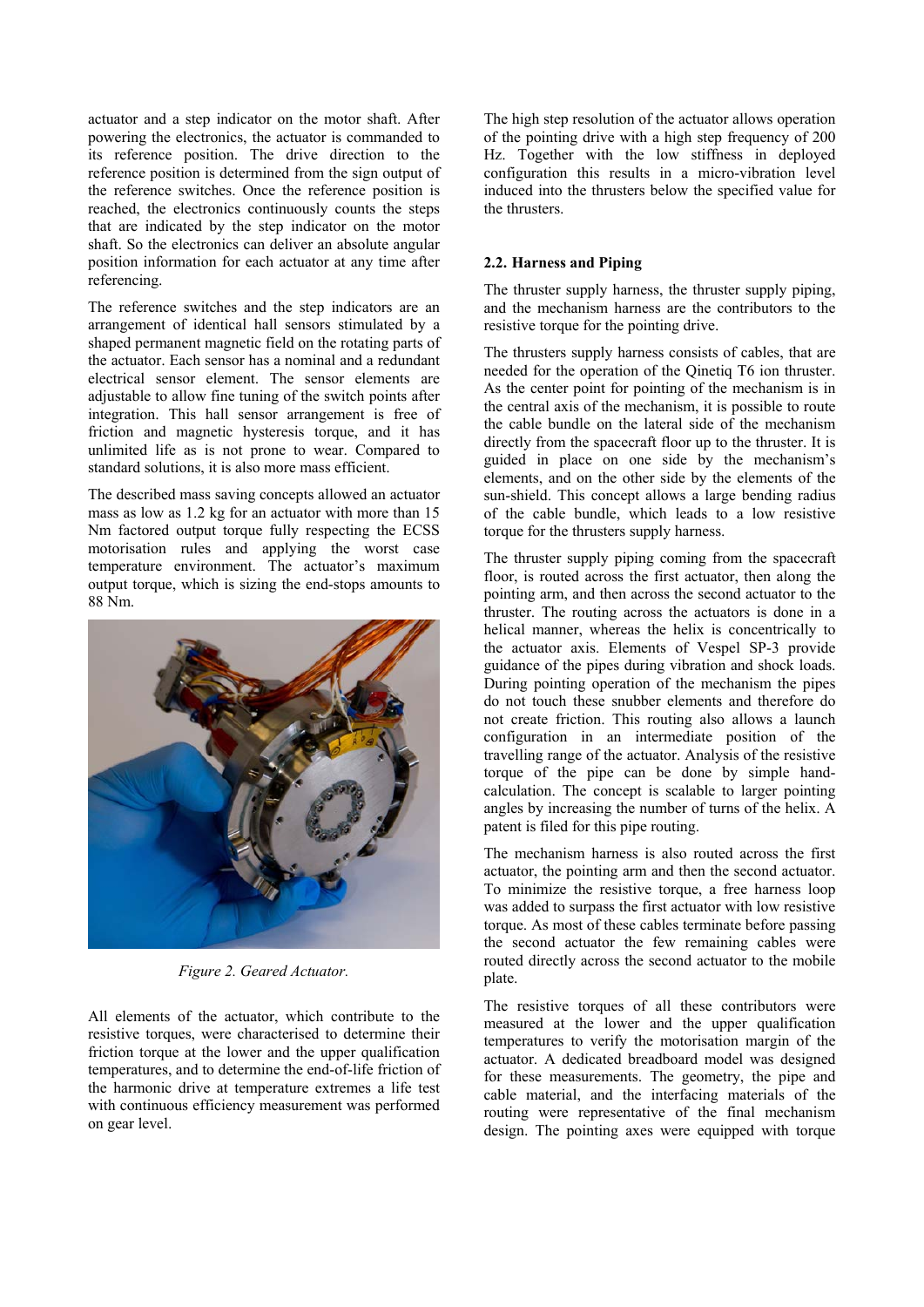transducers to allow direct measurement of the contributors. After a vibration test this breadboard model was exposed to a TV life test to measure the temperature dependability of the resistive torque as well as its evolution over the life of the mechanism.

The following figure shows 2 example results of the hysteresis curves of the resistive torques:



*Figure 4. Measured Resistive Torque Examples.* 

It shows that there is not only a spring type resistive torque but also a significant hysteresis contributor. It showed that the hysteresis is mainly coming from the harness, confirming the pipe routing concept.

For the thermal insulation a contact-less concept was selected, so there is no source of resistive torque from the thermal hardware.

## **2.3. Dynamic Loads on the Actuator**

The hold down and release mechanism of the mechanism connects the mobile plate with the spacecraft floor during launch. The utilized "frangible pipe" design is described in [5]. The pointing arm which is placed between the actuators is not equipped with a dedicated hold-down. So this pointing arm introduces torques into the actuators when exposed to launch vibrations. To verify these torques not only an analysis was performed, but a direct measurement was performed. A dummy actuator with representative stiffness and envelope was designed. Instead of a harmonic drive gear, this dummy actuator comprises a shear plate which is equipped with strain gauges so that this dummy actuator can act as a torque transducer during the vibration tests.

The following figure shows the main parts of this dummy actuator, including the shear disc used for stiffness representation as well as for torque measurement.



*Figure 5. Torque Transducing Dummy Actuator Parts.* 

The dummy actuator was mounted in the thrusters pointing mechanism STM during vibration and shock testing. The predicted loads on the actuators were confirmed by this test.

## **3. VIBRATION AND SHOCK**

It is specified that the thruster shall not be exposed to considerable lateral random loads in frequency regions above 100 Hz. To de-couple the dynamic mechanical environment of the thruster from the dynamic load input coming from the spacecraft, the mechanism is designed to a first fundamental Eigenfrequency of 65 Hz in lateral direction. The spacecraft panel itself is quite stiff in lateral direction, so the dynamic load from the spacecraft is directly transmitted into the mechanism. Then within the mechanism there occurs the desired load attenuation in the thruster's critical frequency range. By "tuning" the mechanism to this low Eigenfrequency, the thruster is protected from the dynamic lateral load environment coming from the spacecraft in the higher frequency range.

However there is also an unwanted amplification in the lower frequency band. The selected low first fundamental frequency would lead to an unacceptable high amplification during sine load application and lead to unacceptable high thruster loads at these frequencies, even if the thruster is more robust in this frequency band. So a damping system is needed. The damping system is made of elastomer dampers which are placed in the load-path of the mechanism in its stowed configuration. The attenuation system is described in more detail in [5].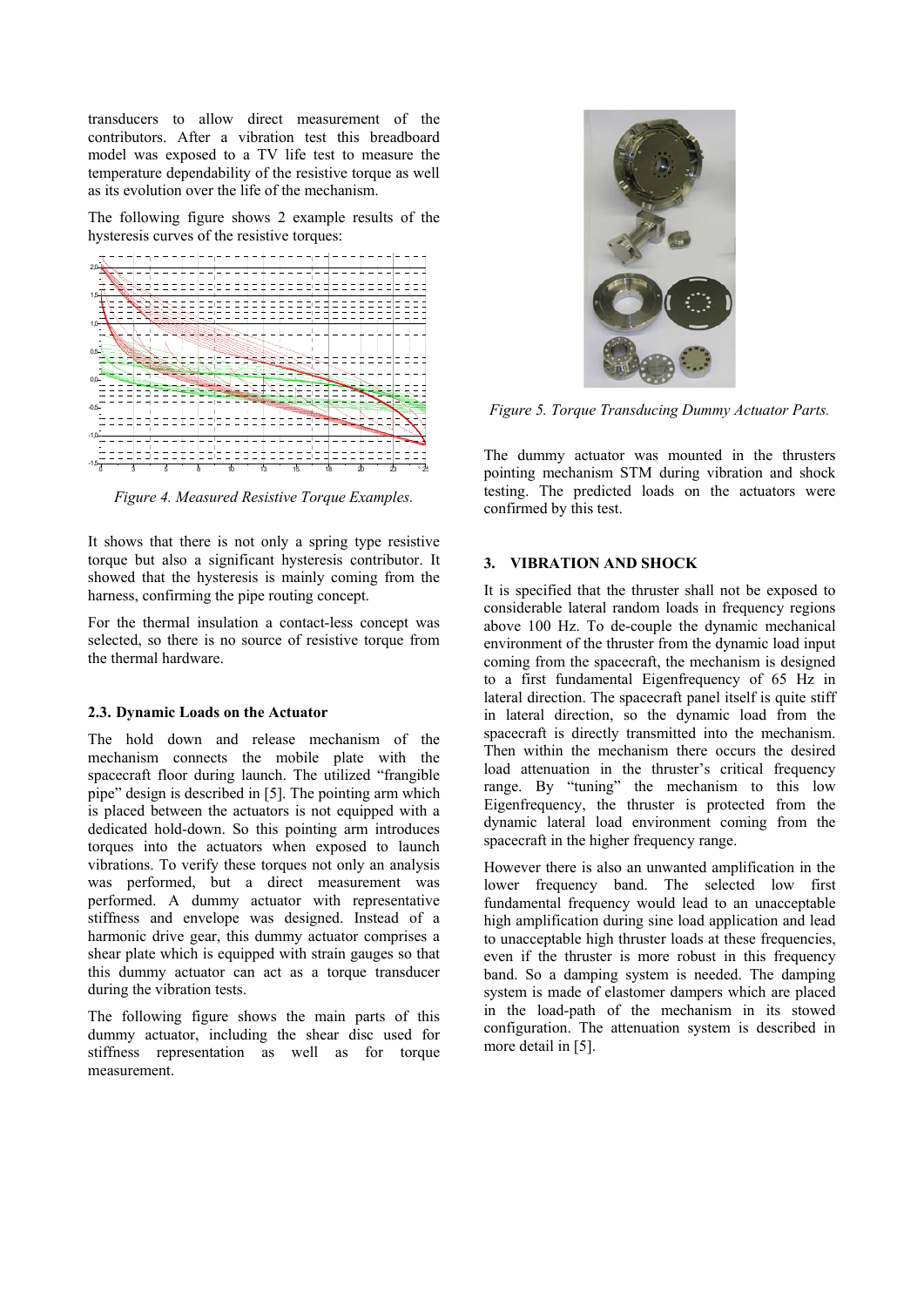#### **3.1. Attenuation System Test Results**

Following a risk reduction approach, and allowing early design iterations, the attenuation system was tested in a stepped approach. At begin of the project a breadboard model of the HDRM was produced to allow early testing.



*Figure 5. HDRM breadboard for early testing.* 

Based on the results the STM model was designed. This STM already fully reflects the QM in terms of the HDRM design, and the pointing arm design. The STM model was also equipped with the torque transducing actuator dummy, as described above to allow measurement of the dynamic loading of the actuator during vibration and shock testing. The pre-loading elements of the STM were equipped with strain gauges. Before, during and after shock and vibration testing the actual pre-load of the pre-loading elements was recorded. Also the accelerations on the thruster interface were recorded. The loads were in the predicted ranges and no setting effects could be detected.

The QM testing finally confirmed the design of the attenution system resulting in a measured amplification of 3.1 of the mechanism assembly and thus successfully protecting the thruster from the launch vibrations.

#### **4. THERMAL DESIGN**

The dissipated heat of the thrusters that is transferred into the spacecraft shall be minimized. This is realized by a concept of separated temperature zones of the mechanism, as shown in the following figure:



*Figure 6. Temperature zone concept.* 

To minimize the conducted heat from the thrusters into the mechanism, the thruster is placed on kinematic mounts of Titanium Alloy, having a high ratio of length to cross section area. These kinematic mounts also allow for thermal expansion of the different elements. To minimize the radiated heat, multilayer insulation is placed in a gap between the thrusters and the mobile plate.

To allow radiation of the heat to deep space a radiator is attached to the thrusters, which also acts a sun-shield in case of sun illumination during the transfer to Mercury. This sun-shield also comprises a stationary part which is mounted on the base structure of the mechanism, only leaving a small gap between the two parts. Both have spherical geometry, and the over-lapping length is sufficient to prevent direct sun illumination into the engine bay. As there is no mechanical contact between the movable and the stationary sun-shield elements, no resistive torque is introduced to the pointing drive. On the ring shaped part of the stationary sun-shield element the multilayer-insulation of the spacecraft is attached.



*Figure 7. Sun-shield and top MLI.* 

The conducted heat of the pointing arm is very limited due to it length and cross section. To reduce the temperature of the mobile plate it is black coated on the bottom side to control its temperature. This coating provides good heat radiation to the engine bay.

Dissipated heat of the motors is transferred to the engine bay by radiation. The motor temperature is kept in a temperature range that allows grease lubrication of the motor with a PFPE grease. It was confirmed by the component level and the assembly level tests that the motorisation is fully compliant to the ECSS motorisation requirements over the full temperature range despite the increase of the friction torque of the actuator bearings and gears caused by the stiffness increase of the grease at low temperature, and the stiffness increase of the harness.

During the thermal test of the QM, different temperature gradient load cases were applied, confirming the thermal design of the mechanism.